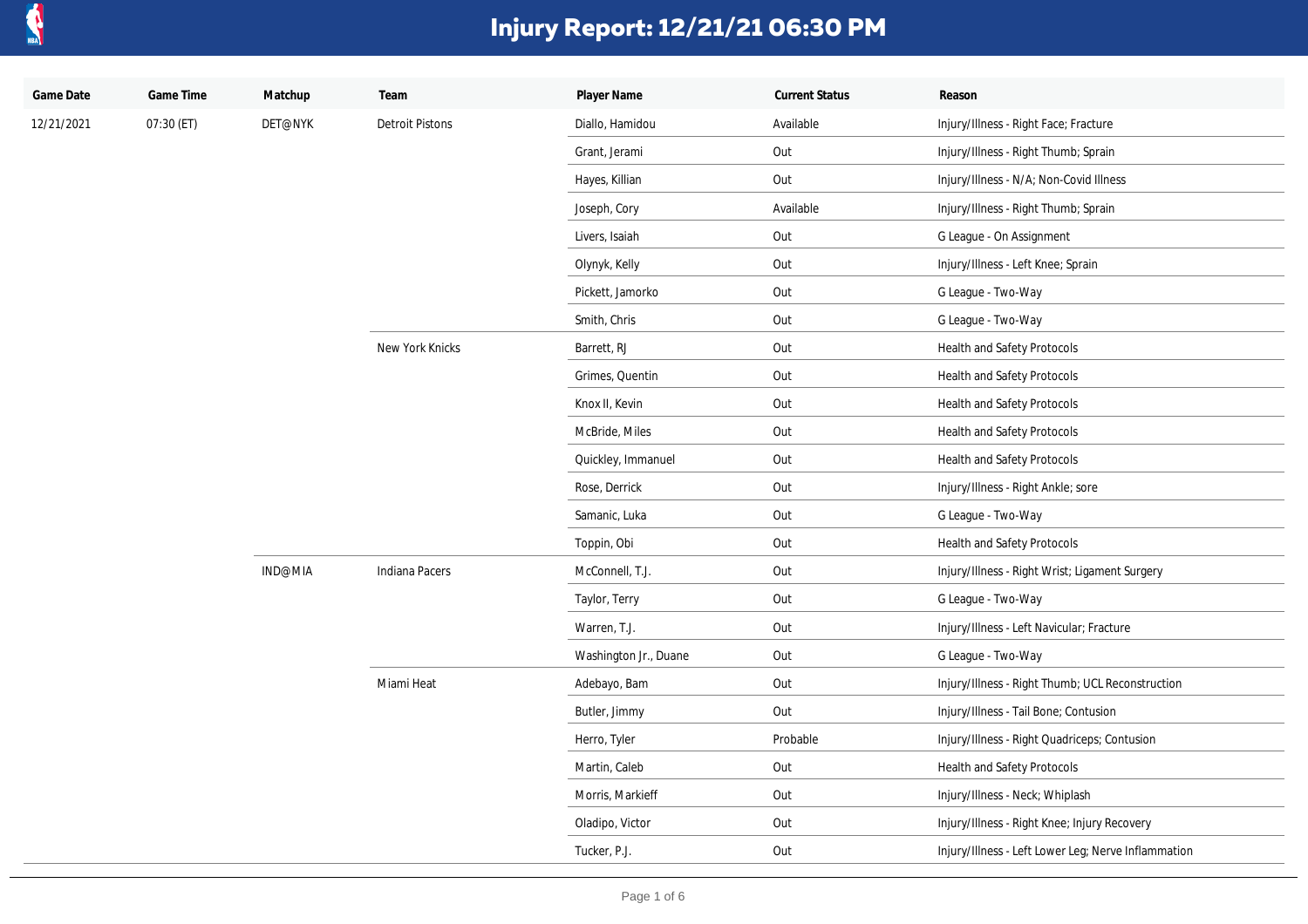

| Game Date | Game Time  | Matchup | Team                          | Player Name          | <b>Current Status</b> | Reason                                          |
|-----------|------------|---------|-------------------------------|----------------------|-----------------------|-------------------------------------------------|
|           |            | WAS@BKN | <b>Brooklyn Nets</b>          |                      |                       | NOT YET SUBMITTED                               |
|           |            |         | Washington Wizards            |                      |                       | NOT YET SUBMITTED                               |
|           | 08:00 (ET) | POR@NOP | New Orleans Pelicans          | Alvarado, Jose       | Out                   | G League - Two-Way                              |
|           |            |         |                               | Hommes, Daulton      | Out                   | Injury/Illness - Right Fibular; Stress Fracture |
|           |            |         |                               | Lewis Jr., Kira      | Out                   | Injury/Illness - Right Knee ACL/MCL; Sprain     |
|           |            |         |                               | Louzada, Didi        | Out                   | League Suspension                               |
|           |            |         |                               | Williamson, Zion     | Out                   | Injury/Illness - Right Foot; Fracture           |
|           |            |         | <b>Portland Trail Blazers</b> | Lillard, Damian      | Questionable          | Injury/Illness - Right Hamstring; Tightness     |
|           |            |         |                               | Little, Nassir       | Out                   | Injury/Illness - Body; Illness non-COVID        |
|           |            |         |                               | McCollum, CJ         | Out                   | Injury/Illness - Right Lung; Pneumothorax       |
|           |            |         |                               | Nurkic, Jusuf        | Questionable          | Injury/Illness - Left Ribs; Contusion           |
|           |            |         |                               | Zeller, Cody         | Out                   | Injury/Illness - Right Patellar; Fracture       |
|           | 08:30 (ET) | MIN@DAL | <b>Dallas Mavericks</b>       | Bullock, Reggie      | Out                   | Health and Safety Protocols                     |
|           |            |         |                               | Cauley-Stein, Willie | Out                   | Personal Reasons                                |
|           |            |         |                               | Doncic, Luka         | Out                   | Injury/Illness - Left Ankle; Soreness           |
|           |            |         |                               | Green, Josh          | Out                   | Health and Safety Protocols                     |
|           |            |         |                               | Hardaway Jr., Tim    | Out                   | Health and Safety Protocols                     |
|           |            |         |                               | Kleber, Maxi         | Out                   | Health and Safety Protocols                     |
|           |            |         |                               | Omoruyi, Eugene      | Out                   | Injury/Illness - Right Foot; Injury             |
|           |            |         |                               | Porzingis, Kristaps  | Questionable          | Injury/Illness - Right Toe; Soreness            |
|           |            |         | Minnesota Timberwolves        | Beverley, Patrick    | Out                   | Health and Safety Protocols                     |
|           |            |         |                               | Edwards, Anthony     | Out                   | Health and Safety Protocols                     |
|           |            |         |                               | Okogie, Josh         | Out                   | Health and Safety Protocols                     |
|           |            |         |                               | Prince, Taurean      | Out                   | Health and Safety Protocols                     |
|           |            |         |                               | Vanderbilt, Jarred   | Out                   | Health and Safety Protocols                     |
|           | 10:00 (ET) | PHX@LAL | Los Angeles Lakers            | Ariza, Trevor        | Probable              | Injury/Illness - Right Ankle; Injury recovery   |
|           |            |         |                               | Bazemore, Kent       | Out                   | Health and Safety Protocols                     |
|           |            |         |                               |                      |                       |                                                 |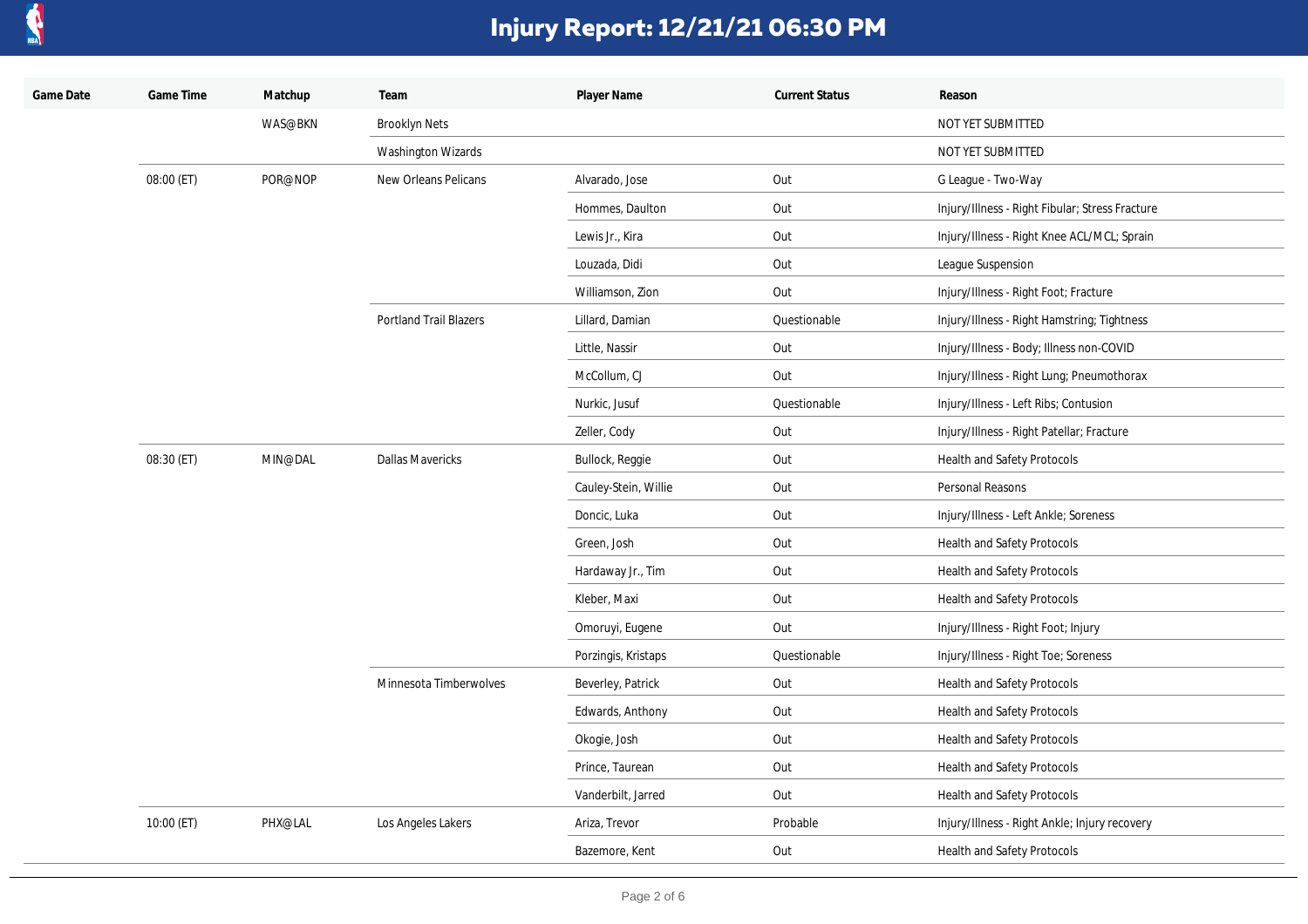

| Game Date  | Game Time  | Matchup | Team                       | Player Name          | <b>Current Status</b> | Reason                                         |
|------------|------------|---------|----------------------------|----------------------|-----------------------|------------------------------------------------|
|            |            |         |                            | Bradley, Avery       | Out                   | <b>Health and Safety Protocols</b>             |
|            |            |         |                            | Davis, Anthony       | Out                   | Injury/Illness - Left Knee; MCL sprain         |
|            |            |         |                            | Horton-Tucker, Talen | Available             | $\overline{\phantom{a}}$                       |
|            |            |         |                            | Howard, Dwight       | Available             | $\blacksquare$                                 |
|            |            |         |                            | James, LeBron        | Probable              | Injury/Illness - Rectus Abdominis; Strain      |
|            |            |         |                            | Monk, Malik          | Out                   | Health and Safety Protocols                    |
|            |            |         |                            | Nunn, Kendrick       | Out                   | Injury/Illness - Right Knee; Bone bruise       |
|            |            |         |                            | Reaves, Austin       | Out                   | Health and Safety Protocols                    |
|            |            |         | Phoenix Suns               | Hutchison, Chandler  | Out                   | G League - Two-Way                             |
|            |            |         |                            | Kaminsky, Frank      | Out                   | Injury/Illness - Right Knee; Stress Reaction   |
|            |            |         |                            | Nader, Abdel         | Out                   | Injury/Illness - Right Knee; Injury management |
|            |            |         |                            | Saric, Dario         | Out                   | Injury/Illness - Right Acl; Tear               |
| 12/22/2021 | 07:30 (ET) | CLE@BOS | <b>Boston Celtics</b>      | Hauser, Sam          | Out                   | Health and Safety Protocols                    |
|            |            |         |                            | Hernangomez, Juancho | Out                   | Health and Safety Protocols                    |
|            |            |         |                            | Horford, Al          | Out                   | Health and Safety Protocols                    |
|            |            |         |                            | Parker, Jabari       | Out                   | Health and Safety Protocols                    |
|            |            |         |                            | Richardson, Josh     | Out                   | Health and Safety Protocols                    |
|            |            |         |                            | Thomas, Brodric      | Out                   | Health and Safety Protocols                    |
|            |            |         |                            | Williams, Grant      | Out                   | Health and Safety Protocols                    |
|            |            |         | <b>Cleveland Cavaliers</b> | Allen, Jarrett       | Out                   | Health and Safety Protocols                    |
|            |            |         |                            | Davis, Ed            | Out                   | Health and Safety Protocols                    |
|            |            |         |                            | Mobley, Evan         | Out                   | Health and Safety Protocols                    |
|            |            |         |                            | Nembhard Jr., RJ     | Out                   | Health and Safety Protocols                    |
|            |            |         |                            | Okoro, Isaac         | Out                   | Health and Safety Protocols                    |
|            |            |         |                            | Sexton, Collin       | Out                   | Injury/Illness - Left Knee; Meniscal Tear      |
|            |            |         |                            | Stevens, Lamar       | Out                   | Health and Safety Protocols                    |
|            |            |         |                            | Valentine, Denzel    | Out                   | Health and Safety Protocols                    |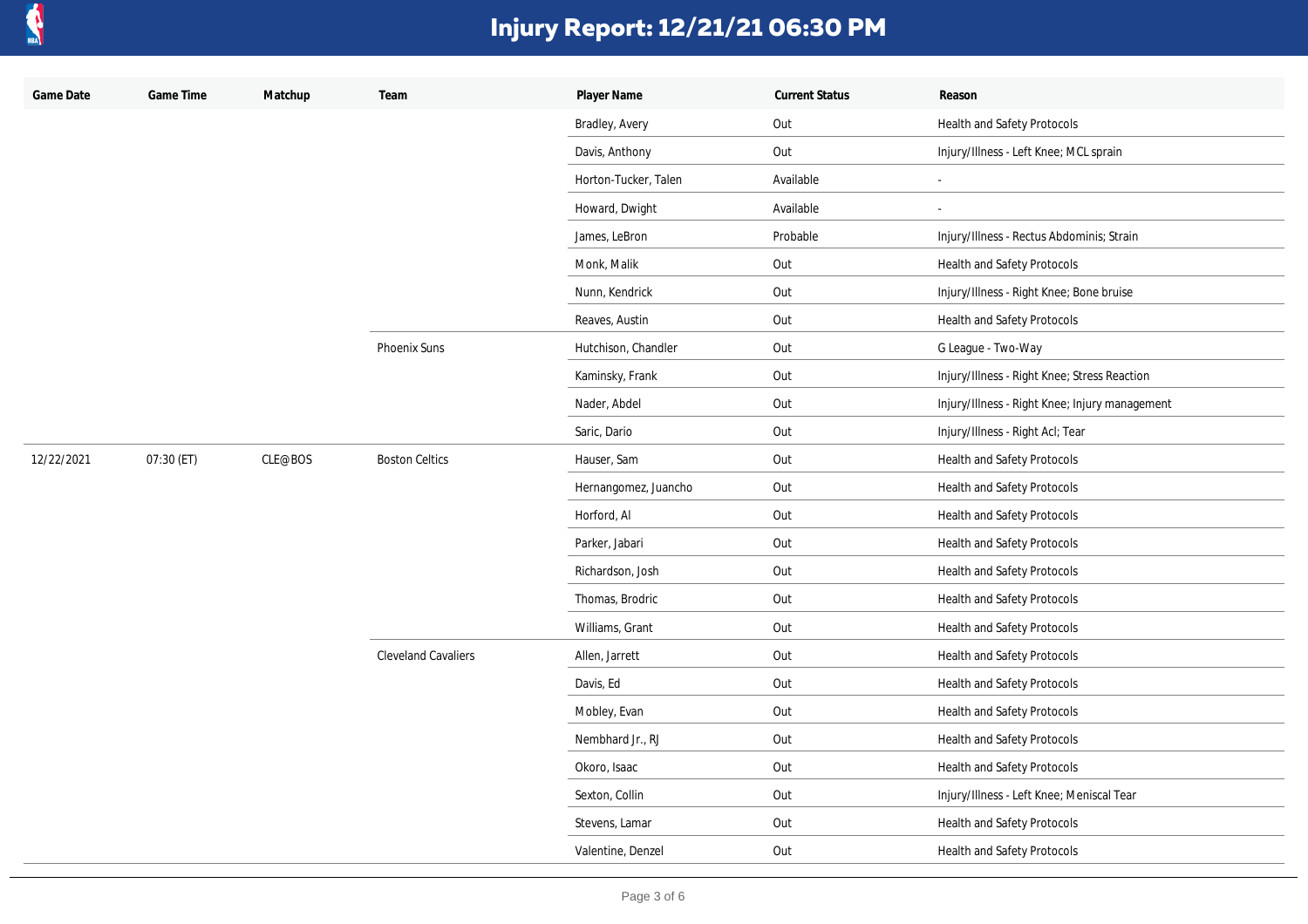

| Game Date | Game Time  | Matchup | Team           | Player Name              | <b>Current Status</b> | Reason                                                             |
|-----------|------------|---------|----------------|--------------------------|-----------------------|--------------------------------------------------------------------|
|           |            |         |                | Windler, Dylan           | Out                   | Health and Safety Protocols                                        |
|           |            | ORL@ATL | Atlanta Hawks  | Bogdanovic, Bogdan       | Probable              | Injury/Illness - Right Ankle; Sprain                               |
|           |            |         |                | Capela, Clint            | Out                   | <b>Health and Safety Protocols</b>                                 |
|           |            |         |                | Gallinari, Danilo        | Out                   | <b>Health and Safety Protocols</b>                                 |
|           |            |         |                | Hill, Solomon            | Out                   | Injury/Illness - Right Hamstring; Tear                             |
|           |            |         |                | Hunter, De'Andre         | Out                   | Injury/Illness - Right Wrist; Injury Recovery                      |
|           |            |         |                | Luwawu-Cabarrot, Timothe | Questionable          | Injury/Illness - Non-covid; Illness                                |
|           |            |         |                | Young, Trae              | Out                   | Health and Safety Protocols                                        |
|           |            |         | Orlando Magic  | Anthony, Cole            | Questionable          | Injury/Illness - Right Ankle; Sprain                               |
|           |            |         |                | Bamba, Mo                | Out                   | Health and Safety Protocols                                        |
|           |            |         |                | Brazdeikis, Ignas        | Out                   | Health and Safety Protocols                                        |
|           |            |         |                | Carter Jr., Wendell      | Questionable          | Injury/Illness - Right Lower Leg; Muscle Strain                    |
|           |            |         |                | Carter-Williams, Michael | Out                   | Injury/Illness - Left Ankle; Injury Recovery                       |
|           |            |         |                | Fultz, Markelle          | Out                   | Injury/Illness - Left Knee; Injury Recovery                        |
|           |            |         |                | Hampton, R.J.            | Out                   | Health and Safety Protocols                                        |
|           |            |         |                | Isaac, Jonathan          | Out                   | Injury/Illness - Left Knee; Injury Recovery                        |
|           |            |         |                | Moore, E'Twaun           | Out                   | Injury/Illness - Left Knee; Sprain                                 |
|           |            |         |                | Ross, Terrence           | Out                   | Health and Safety Protocols                                        |
|           |            |         |                | Suggs, Jalen             | Out                   | Injury/Illness - Right Thumb; Fracture                             |
|           |            |         |                | Wagner, Moritz           | Out                   | Health and Safety Protocols                                        |
|           | 08:00 (ET) | DEN@OKC | Denver Nuggets | Bol, Bol                 | Out                   | Health and Safety Protocols                                        |
|           |            |         |                | Dozier, P.J.             | Out                   | Injury/Illness - Left Acl; Surgery                                 |
|           |            |         |                | Gordon, Aaron            | Questionable          | Injury/Illness - Left Hamstring; Soreness                          |
|           |            |         |                | Green, JaMychal          | Questionable          | Injury/Illness - Right Ankle; Sprain/Left Knee Soreness            |
|           |            |         |                | Howard, Markus           | Out                   | Injury/Illness - Left Knee; Sprain                                 |
|           |            |         |                | Murray, Jamal            | Out                   | Injury/Illness - Left Knee; Injury Recovery                        |
|           |            |         |                | Porter Jr., Michael      | Out                   | Injury/Illness - Lumbar Spine; Surgery/Health and Safety Protocols |
|           |            |         |                |                          |                       |                                                                    |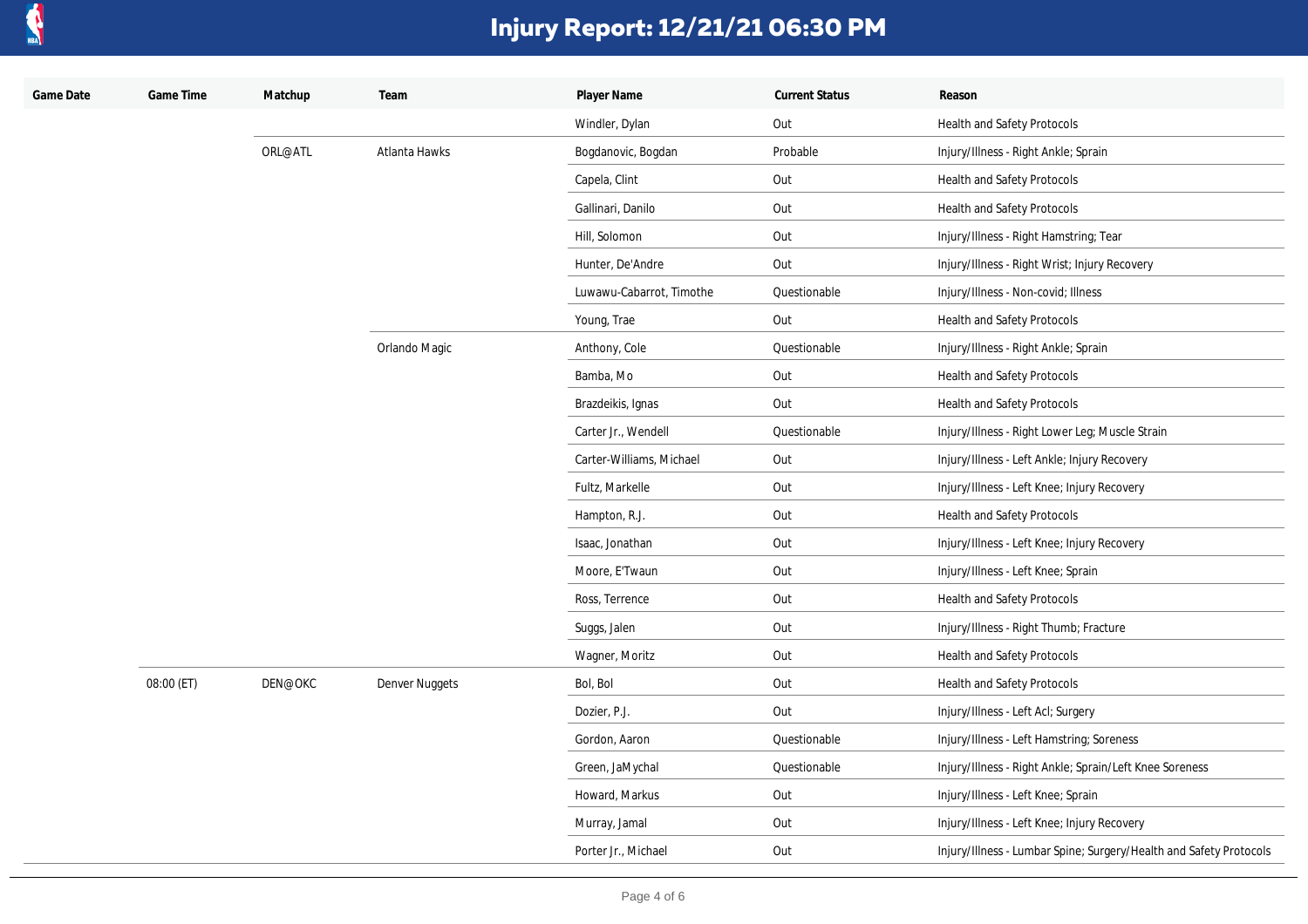

| Game Date | Game Time | Matchup | Team                   | Player Name            | <b>Current Status</b> | Reason                                     |
|-----------|-----------|---------|------------------------|------------------------|-----------------------|--------------------------------------------|
|           |           |         | Oklahoma City Thunder  | Mann, Tre              | Questionable          | Injury/Illness - Left Great Toe; Sprain    |
|           |           |         |                        | Muscala, Mike          | Out                   | Rest                                       |
|           |           | HOU@MIL | <b>Houston Rockets</b> | Green, Jalen           | Out                   | Injury/Illness - Left Hamstring; Strain    |
|           |           |         |                        | Nix, Daishen           | Out                   | G League - Two-Way                         |
|           |           |         |                        | Porter Jr., Kevin      | Out                   | Injury/Illness - Left Thigh; Contusion     |
|           |           |         |                        | Wood, Christian        | Questionable          | Injury/Illness - Left Knee; Tendinitis     |
|           |           |         | Milwaukee Bucks        | Antetokounmpo, Giannis | Out                   | Health and Safety Protocols                |
|           |           |         |                        | DiVincenzo, Donte      | Out                   | Health and Safety Protocols                |
|           |           |         |                        | Lopez, Brook           | Out                   | Injury/Illness - Back; Surgery             |
|           |           |         |                        | Portis, Bobby          | Out                   | Health and Safety Protocols                |
|           |           | TOR@CHI | Chicago Bulls          | Brown Jr., Troy        | Questionable          | Return to Competition Reconditioning       |
|           |           |         |                        | Caruso, Alex           | Out                   | Injury/Illness - Left Midfoot; Sprain      |
|           |           |         |                        | Dosunmu, Ayo           | Doubtful              | Health and Safety Protocols                |
|           |           |         |                        | Dotson, Devon          | Out                   | Health and Safety Protocols                |
|           |           |         |                        | Johnson, Alize         | Doubtful              | Health and Safety Protocols                |
|           |           |         |                        | Jones Jr., Derrick     | Out                   | Injury/Illness - Left Hamstring; Strain    |
|           |           |         |                        | LaVine, Zach           | Doubtful              | Health and Safety Protocols                |
|           |           |         |                        | Thomas, Matt           | Doubtful              | Health and Safety Protocols                |
|           |           |         | <b>Toronto Raptors</b> | Williams, Patrick      | Out                   | Injury/Illness - Left Wrist; Ligament Tear |
|           |           |         |                        | Achiuwa, Precious      | Out                   | Health and Safety Protocols                |
|           |           |         |                        | Banton, Dalano         | Out                   | Health and Safety Protocols                |
|           |           |         |                        | Barnes, Scottie        | Out                   | Health and Safety Protocols                |
|           |           |         |                        | Birch, Khem            | Questionable          | Injury/Illness - Right Knee; Swelling      |
|           |           |         |                        | Champagnie, Justin     | Out                   | Injury/Illness - Illness; Non-COVID        |
|           |           |         |                        | Dragic, Goran          | Out                   | Not With Team                              |
|           |           |         |                        | Flynn, Malachi         | Out                   | Health and Safety Protocols                |
|           |           |         |                        | Johnson, David         | Out                   | Injury/Illness - Left Calf; Strain         |
|           |           |         |                        |                        |                       |                                            |